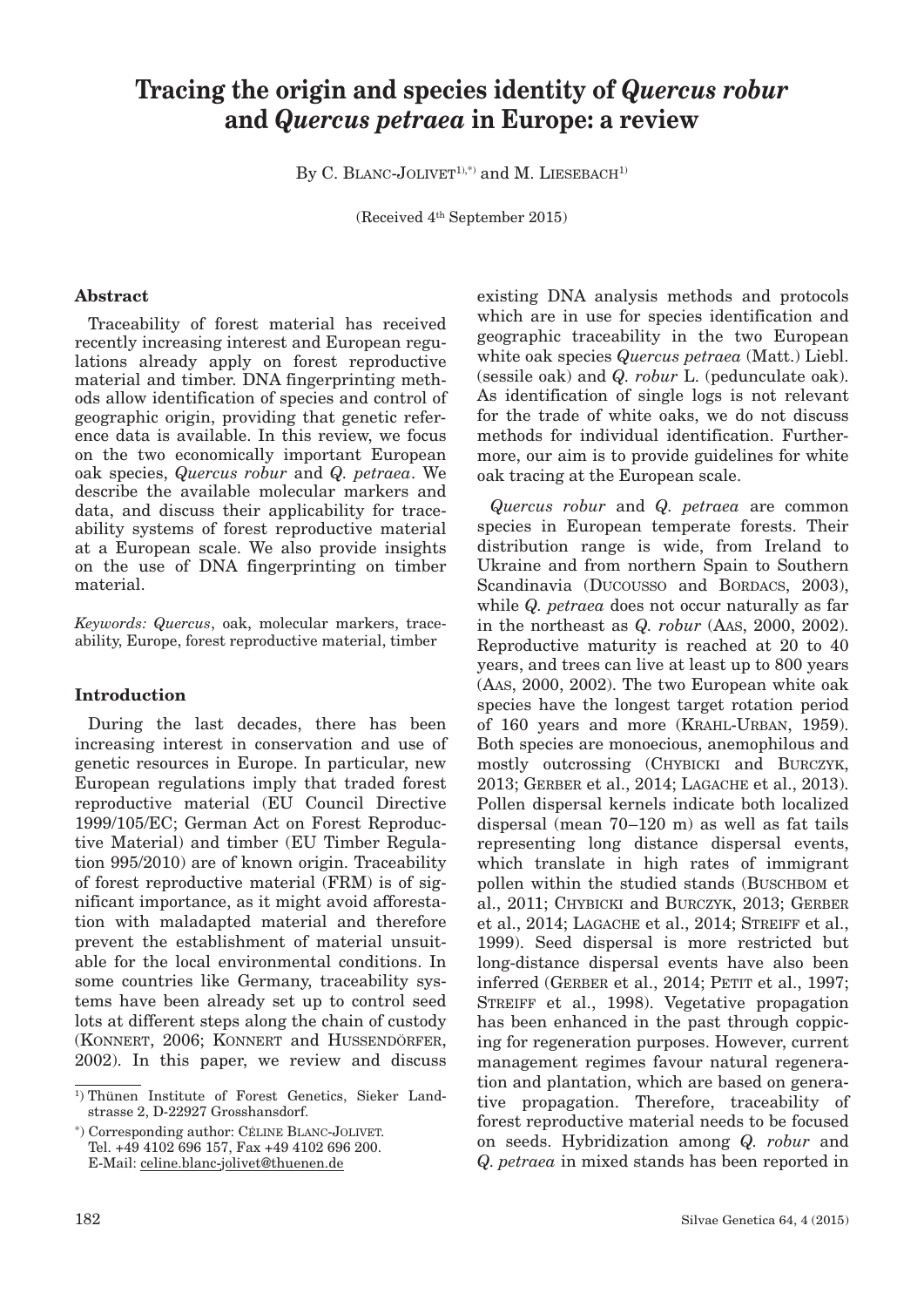many studies, but with some asymmetry due to stronger interspecific sexual barriers in *Q. petraea* (CHYBICKI and BURCZYK, 2013; CURTU et al., 2007a; GERBER et al., 2014; LAGACHE et al., 2013, 2014; LEPAIS and GERBER, 2011), although signals of past asymmetric introgression toward *Q. petraea* could be observed at loci with high interspecific differentiation (GUI-CHOUX et al., 2013). Furthermore, both species seem to actively diverge from each other (GOICOECHEA et al., 2012), which probably results in successful morphological and genetic identification of pure and hybrid individuals (CHYBICKI et al., 2010; CURTU et al., 2007a, b; FORTINI et al., 2015; GUGERLI et al., 2007; GUI-CHOUX et al., 2011, 2013; NEOPHYTOU, 2014; NEOPHYTOU et al., 2015; YÜCEDAG and GAILING, 2013).

*Q. robur* and *Q. petraea* are very common species in Europe, for which intensive seed transfer occurs. Oak timber is mostly used for building, furniture and barrel. Timber trade requires that the origin of the material is known, especially for certified timber from sustainably managed forests (for instance Forest Stewardship Council) and existing traceability systems are mostly based on paper documents, which could be falsified. Traceability systems based on DNA fingerprints, or at least controls along the chain of custody, could be useful to control declarations and thereby complement the existing traceability systems in order to avoid the plantation of maladapted seed stocks and the trade of illegally logged timber. Because existing studies on genetic traceability of white oaks are focusing on a small geographical scale (DEGEN et al., 2010; KONNERT, 2006; KONNERT and HUSSENDÖRFER, 2002) and do not take advantage of the large genetic data available in these species, we first review the available genetic methods and address their potential use for traceability purposes. Secondly, we discuss how a reliable, powerful, cost-effective and standardized genetic traceability system could be developed.

### **General overview of existing DNA extraction protocols and genetic markers for the species**

#### *Material analysed and DNA extraction*

DNA has been successfully isolated from diverse material such as leaf (e.g. DUMOLIN et al., 1995), bud (e.g. DEGUILLOUX et al., 2003b), cambium (e.g. DEGEN et al., 2010), the woody pericarp of the acorns (ZIEGENHAGEN et al., 2003), as well as timber (DEGUILLOUX et al., 2002, 2003b, 2004). DNA extraction protocols of wood material included a modified CTAB method (DUMOLIN et al., 1995) and the use of commercial DNA extraction kits like the Qiagen Plant Minikit (DEGUILLOUX et al., 2002).

#### *Molecular markers available*

Many authors report genetic variation at plastid markers, particularly in the chloroplast genome, as it allows studies at the continent level. Four universal cpDNA fragments have been extensively studied and has shown a longitudinal genetic differentiation resulting from postglacial colonization patterns over Europe (PETIT et al., 2002a, b; see also *Table 1*) as well as variation at the regional level (BALLIAN et al., 2010; BORDACS et al., 2002; COTTRELL et al., 2002; CSAIKL et al., 2002a, b; FINESCHI et al., 2002; JENSEN et al., 2002; KÖNIG et al., 2002; OLALDE et al., 2002; PETIT et al., 1997, 2002c; SLADE et al., 2008). Genotyping was strongly facilitated by the development of PCR-RFLP techniques, which avoids expensive Sanger sequencing for genotyping at particular SNPs (DUMOLIN-LAPÈGUE et al., 1998; PETIT et al., 2002b). The combination of these chloroplast markers does not allow unambiguous identification of origin, as complex patterns occur at the regional level, but allows conformity testing (DEGUILLOUX et al., 2003b; KELLEHER et al., 2004; LOWE et al., 2004; GAILING et al., 2007a, b). As cpDNA evolves clonally, there are similarities whatever the marker system used although the spatial resolution might differ. Some authors have used chloroplast microsatellites (GAILING et al., 2007a, b) developed by DEGUILLOUX et al. (2003a) or universal markers (SEBASTIANI et al., 2004; WEISING and GARDNER, 1999) to adress the origin of a planted stand or to genetically characterize a specific region (*Table 1*). Haplotypes derived from the cpSSRs and PCR-RFLP are strongly related, and cpSSRs show many rare alleles which could be used at a local scale for traceability purposes (CHMIELEWSKI et al., 2015).

By contrast, only a few studies report variation at mitochondrial markers (DUMOLIN-LAPEGUE et al., 1998, 1999). Mitochondrial DNA is maternally inherited in oaks, like cpDNA,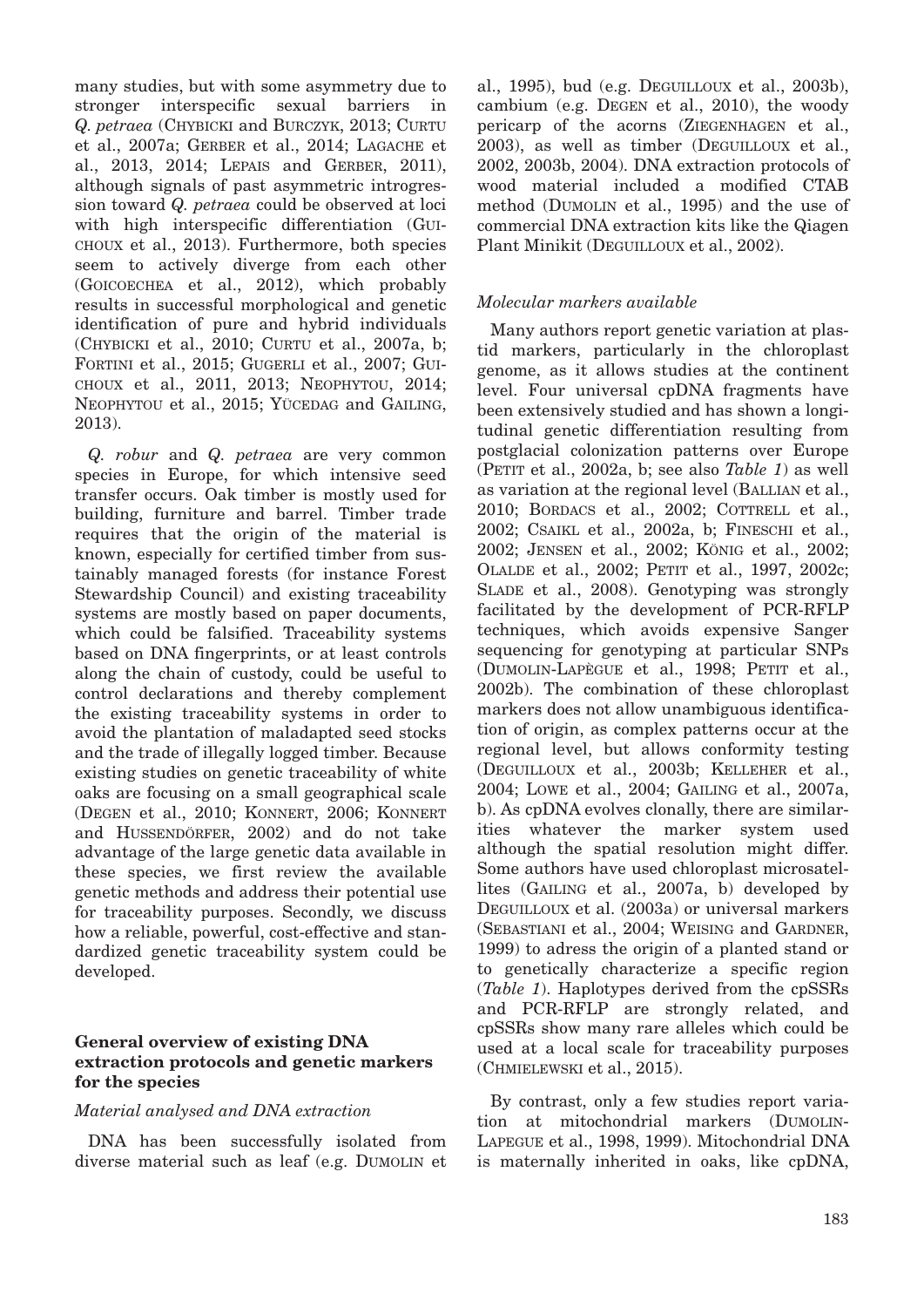and both genomes were shown to provide largely congruent results (DUMOLIN-LAPEGUE et al., 1998).

At the regional or local scale, nuclear markers are needed to study genetic structure. Up to 13 isozyme loci have been used for genetic studies in *Quercus* (DEGEN et al., 1999; HERTEL and DEGEN, 2000; KONNERT et al., 2004; MÜLLER-STARCK et al., 1993; ZANETTO et al., 1994). These markers revealed a broad genetic structure despite low levels of among-population differentiation (ZANETTO et al., 1994). However, GREGO-RIUS genetic distances were found to be high among seed lots in Germany (MÜLLER-STARCK et al., 1993). As expected, microsatellites (SSRs, Single Sequence Repeats) have a higher genetic diversity (e.g. DEGEN et al., 1999), which provides more resolution. Indeed, two nuclear multiplex sets of microsatellite loci [one 8-plex nSSRs set (nuclear) and a 12-plex eSSRs set (Expressed Sequence Tags SSRs (EST)] were recently developed by GUICHOUX et al.  $(2011)$ , and were optimized for reproducibility and absence of null alleles. nSSRs have been substantially used for pollen flow studies, as their strong polymorphism allows reliable paternity estimation (BUSCHBOM et al., 2011; LAGACHE et al., 2013; LEPAIS and GERBER, 2011; STREIFF et al., 1999). Also many nSSRs have been until now the markers of choice to study the mating system, pollen dispersal and hybridization (BUSCHBOM et al., 2011; CHYBICKI and BURCZYK, 2013; CURTU et al., 2007a; GERBER et al., 2014; LAGACHE et al., 2013, 2014; LEPAIS and GERBER, 2010; PETIT et al., 1997; STREIFF et al., 1998, 1999). Available nSSRs loci for *Q. petraea* and *Q. robur* are reviewed in *Table 2*.

*Table 1.* – Organelle molecular markers available for *Q. robur* and *Q. petraea* for traceability purposes.

| Fragment                                        | <b>Type</b>   | Genotyping method | <b>Spatial</b> scale | Reference                                   |
|-------------------------------------------------|---------------|-------------------|----------------------|---------------------------------------------|
| $tnnD-trnT$                                     | Chloroplast   | PCR-RFLP          | Europe/Region        | BALLIAN et al., 2010: DEGUILLOUX et al.     |
|                                                 |               |                   |                      | 2004; GAILING et al., 2003, 2007a, b;       |
|                                                 |               |                   |                      | PETIT et al., 1997, 2002a, b; SLADE et al., |
|                                                 |               |                   |                      | 2008                                        |
| psaA-trnS                                       | Chloroplast   | PCR-RFLP          | Europe/Region        | BALLIAN et al., 2010; GAILING et al.,       |
|                                                 |               |                   |                      | 2003, 2007b; PETT et al., 2002a, b;         |
|                                                 |               |                   |                      | SLADE et al., 2008                          |
| psbC-TmD                                        | Chloroplast   | PCR-RFLP          | Europe/Region        | BALLIAN et al., 2010; PETIT et al., 2002a,  |
|                                                 |               |                   |                      | b; SLADE et al., 2008                       |
| $\text{trnT-trnF}$                              | Chloroplast   | PCR-RFLP          | Europe/Region        | BALLIAN et al., 2010; GAILING et al.,       |
|                                                 |               |                   |                      | 2003; PETT et al., 1997, 2002a, b; Slade    |
|                                                 |               |                   |                      | et al., 2008                                |
| $trnC-trnD$                                     | Chloroplast   | PCR-RFLP          | Region               | DEGUILLOUX et al 2004; FINESCHI et al.,     |
|                                                 |               |                   |                      | 2002; GAILING et al., 2003, 2007b:          |
|                                                 |               |                   |                      | OLALDE et al., 2002                         |
| $trnL$ (UAA) 3'- $trnF$ (GAA)                   | Chloroplast   | PCR-RFLP          | Region               | DEGUILLOUX et al 2004; GAILING et al.,      |
|                                                 |               |                   |                      | 2007a                                       |
| cemp2, cemp6, cemp10                            | Chloroplast   | Fragment length   | Region               | CHMIELEWSKI et al., 2015; GAILING et        |
|                                                 |               |                   |                      | al., 2007b; NEOPHYTOU and MICHIELS,         |
|                                                 |               |                   |                      | 2013; WEISING and GARDNER 1999.             |
| ucd4, ucd5, udt1, udt3, udt4, ukk3, Chloroplast |               | Fragment length   | Region               | CHMIELEWSKI et al., 2015; DEGUILLOUX        |
| µkk4                                            |               |                   |                      | et al., 2003a, 2004; GAILING et al., 2007a, |
|                                                 |               |                   |                      | b; NEOPHYTOU and MICHIELS, 2013             |
| emes5, emes6, emes7, emes8, emes9,              |               |                   |                      | CIIMIELEWSKI et al., 2015; SEBASTIANI et    |
| cmcs12                                          |               |                   |                      | al., 2004                                   |
| nad4-1/2                                        | Mitochondrial | PCR-RFLP          | Region               | DUMOI.IN-LAPEGUE et al., 1998               |
| nad4-2/3                                        | Mitochondrial | PCR-RFLP SSCP     | Region               | DUMOLIN-LAPEGUE et al., 1998                |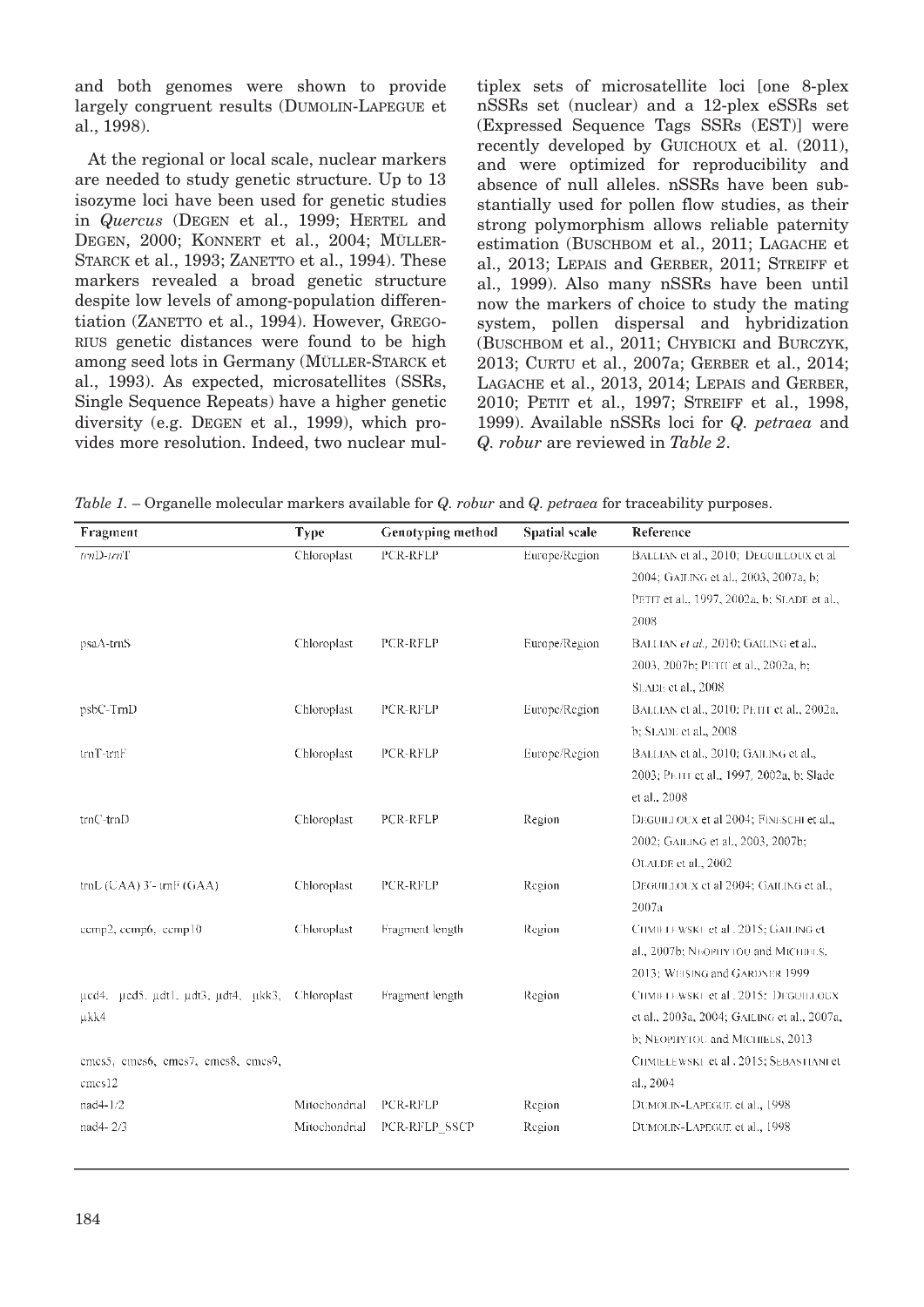| Loci                                                         | Type | Developed by                | References                          |
|--------------------------------------------------------------|------|-----------------------------|-------------------------------------|
| QrZAG7, QrZAG112, QrZAG20, QrZAG96, QrZAG11, gSSR            |      | KAMPFER et al. (1998).      | ALBERTO et al. (2010); DEGEN et al. |
| OrZAG39, OrZAG5b, OrZAG65, OrZAG87                           |      |                             | $(2010)$ ; DERORY et al. $(2010)$ ; |
|                                                              |      |                             | CURTU et al. (2007b); GUICHOUX et   |
|                                                              |      |                             | al. (2011); LEPAIS and GERBER       |
|                                                              |      |                             | (2011)                              |
| MsQ13                                                        | ESSR | Dow et al. (1995)           | ALBERTO et al. (2010); CURTU et al. |
|                                                              |      |                             | (2007b); DERORY et al. (2010);      |
|                                                              |      |                             | GUICHOUX et al. (2011).             |
| QpZAG15, QpZAG110, QpZAG46, QpZAG9, QpZAG36, gSSR            |      | STEINKELLNER et al. (1997). | ALBERTO et al. (2010); CURTU et al. |
| QpZAG1/5, QpZAG104                                           |      |                             | (2007b); DEGEN et al. (1999);       |
|                                                              |      |                             | DEGEN et al. (2010): DERORY et al.  |
|                                                              |      |                             | (2010); GUICHOUX et al. (2011);     |
|                                                              |      |                             | LEPAIS and GERBER (2011);           |
| PIE020, PIE223, PIE152. PIE242, PIE102, PIE243, PIE239. eSSR |      | DURAND et al. $(2010)$      | GUICHOUX et al. (2011);             |
| PIE227, PIE271, PIE267, PIE258, PIE215                       |      |                             | NEOPHYTOU et al. (2015); YUCEDAG    |
|                                                              |      |                             | and GAILING (2013)                  |
|                                                              |      |                             |                                     |

*Table 2.* – Nuclear microsatellite loci available for *Q. robur* and *Q. petraea*.

In the last decade, next-generation sequencing methods allowed development of a large amount of SNP markers, for example to study adaptive variation at candidate genes (DERORY et al., 2010; GAILING et al., 2009). These markers have been recently used to differentiate the two oak species *Q. petraea* and *Q. robur* (GUICHOUX et al., 2013; VIDALIS et al., 2013) and showed higher resolution than eight microsatellite loci (GUICHOUX et al., 2013). The publication of the complete genome of one *Q. robur* reference sample will strongly facilitate the development of SNP markers in the next years (PLOMION et al., 2015) and a SNP array has been recently published (LEPOITTEVIN et al., 2015).

#### *Allele scoring methods*

The genotyping methods for fragment analysis were strongly improved over the last decades. In the past, agarose or polyacrylamide gels were used for the screening of SNP variation through PCR-RFLP (BALLIAN et al., 2010; CURTU et al., 2007b; DEGUILLOUX et al., 2003b, 2004; DUMOLIN-LAPÈGUE et al., 1998; GAILING et al., 2003, 2009; PETIT et al., 2002b; SLADE et al., 2008) or for microsatellite genotyping (BAKKER et al., 2003; DEGEN et al., 1999). Nowadays, separation on capillary sequencers allows multiplexing of up to 12 micrsatellite loci (ALBERTO et al., 2010; BUSCHBOM et al., 2011; DEGEN et al., 2010; DERORY et al., 2010; GAILING et al., 2007b; GUGERLI et al., 2007; GUICHOUX et al., 2011; HOELTKEN et al., 2012; LEPAIS and GERBER, 2011; VIDALIS et al., 2013), which reduces the genotyping costs and strongly improve the sensitivity in case of poor amplification. Besides Sanger sequencing (DERORY et al., 2010), new SNP genotyping methods have been tested, such as a GoldenGate assay (Illumina Inc.) (GUICHOUX et al., 2013), a Illumina Infinium iSelect Custom Genotyping Array (LEPOITTEVIN et al., 2015) or by a SNaPshot procedure running on an capillary sequencer (VIDALIS et al., 2013). Other methods, such as the MassARRAY technology are also available and are very promising for low-quality template DNA, such as timber (BLANC-JOLIVET, GUICHOUX, personal observation). A formal comparison of the different SNP scoring methods would be necessary to find the most appropriate technology for the screening of poor-quality DNA material, as it is often the case for material to trace.

#### **Levels of differentiation and their use for traceability systems**

Strong differentiation occurs throughout Europe at cpDNA markers, which were interpreted in the light of species history and post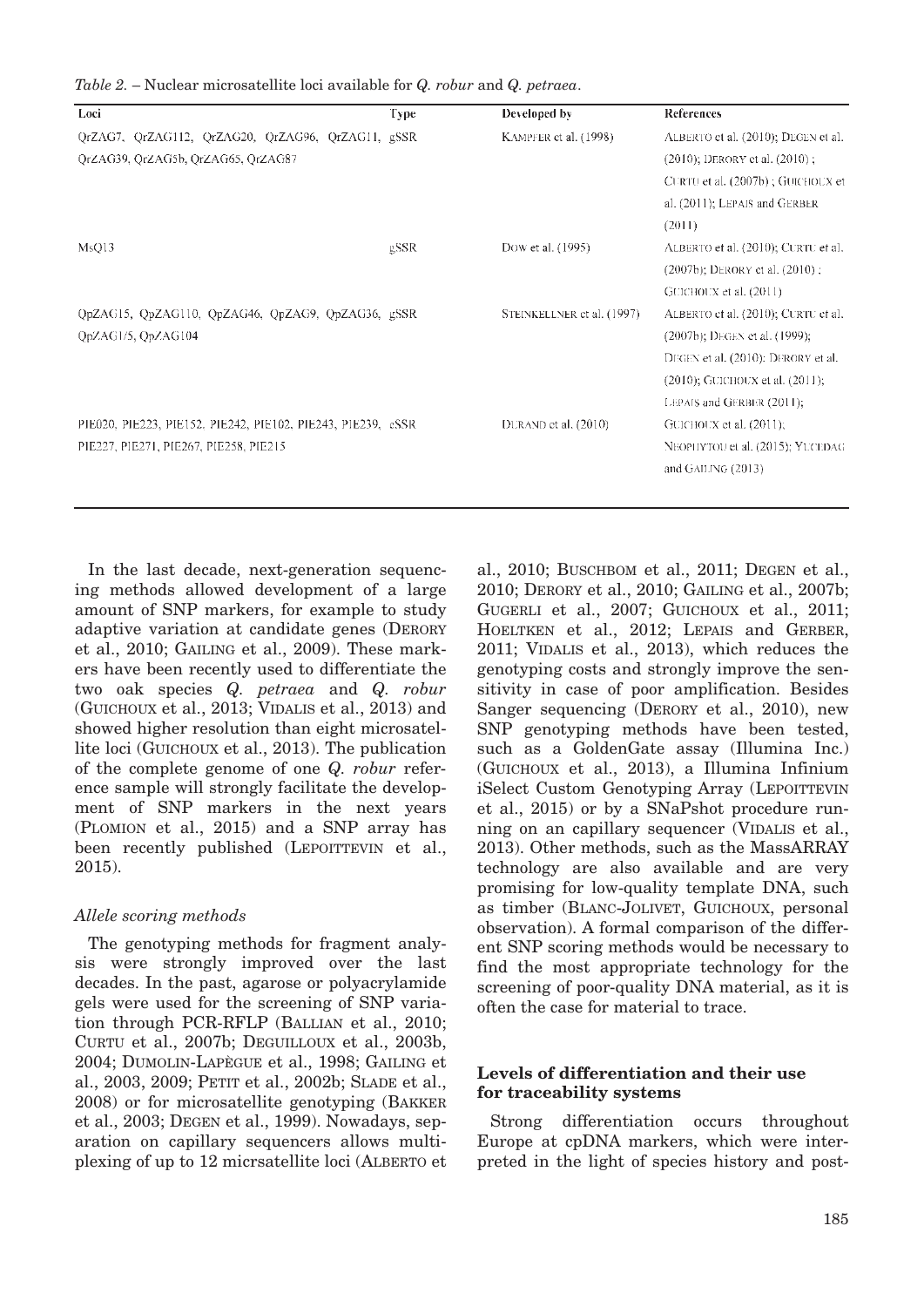glacial recolonization routes (PETIT et al., 2002a; NEOPHYTOU and MICHIELS, 2013). Although a strong correlation has been observed between cpDNA and nuclear genetic variation (KREMER et al., 2002), pollen flow results in reduction of original differentiation pattern (FINKELDEY and MATYAS, 2003). Levels of differentiation at nuclear markers are on average low  $(G_{st}=0.022 \text{ in } Q.$  *robur*;  $G_{st}=0.031$ in *Q. petraea*) compared to chloroplast markers  $(G_{st}=0.781$  in *Q. robur*;  $G_{st}=0.856$  in *Q. petraea*) (PETIT et al., 2004). However, the high polymorphism at microsatellite markers probably results in the underestimation of differentiation (HEDRICK, 2005). Studies involving nuclear markers at a European scale are rare, as these markers require at least 30 samples per population and present problems of data standardization, therefore hindering collaboration among laboratories to set up large datasets. At set of 125 SNPs detected at nine candidate genes did not yield stronger among population differentiation than a set of 15 microsatellite loci (DEGEN, personal communication). As expected, variation in levels of differentiation was also observed among oak species, indicating that some species are more closely related than others (CURTU et al., 2007b).

Two different marker systems have been tested until now for traceability purposes in oak. The cpDNA marker system described by PETIT et al. (2002a) has been used to test the conformity of the declaration of origin of wood (DEGUILLOUX et al., 2003b). Given the low differentiation at the local scale and the tendency of oak species to share locally the maternal lineages, this system can typically only provide information on the region of origin, not on stand-level scale or on species. Other traceability systems are based on nuclear microsatellite markers and rely on the comparison of the genetic distance of the tested material (seed lot) with a reference sample from the declared stand of origin (KONNERT, 2006; KONNERT and HUSSENDÖRFER, 2002), or on assignment methods (DEGEN et al., 2010). The first method relies on the fact the genetic distance, based on eight microsatellite loci both for *Q. robur* and *Q. petraea*, among the test and reference samples is lower for the true stand of origin compared to other provenances. This traceability system is therefore very labour intensive, as sampling has to be repeated for each seed harvest. Further, this method has been imple-

mented in forest tree species in Southern Germany, and little information is available on its statistical power. DEGEN et al. (2010) have shown that the origin of forest reproductive material (seedlings) can be successfully controlled with DNA fingerprints based on eight microsatellite loci. The genotypes of reproductive material were compared to data from adult individuals within the reference populations with assignment methods combined with exclusion tests (CORNUET et al., 1999; RANNALA and MOUNTAIN, 1997). The method was very powerful, as it allowed successful assignment at a very small geographic scale (DEGEN et al., 2010). Reference data based on microsatellite loci also provided good results for genetic traceability in other forest tree species, in particular to combat illegal logging. For example, theoretical assignment success was 51%, 80% and 90% for groups of one, two and three self-assigned samples at the forest concession level in the very low differentiated tropical species *Entandrophragma cylindricum* (JOLIVET and DEGEN, 2012). A blind test on timber samples also resulted in 86% correct control of the claim on the concession of origin. Similar results could be obtained with the Neotropical species *Swietenia macrophylla* (DEGEN et al., 2013), although the geographical scale was much larger and covered Central and Southern America. Genetic assignment methods are also commonly used on microsatellite data in plant (cannabis: HOWARD et al., 2009; palm: NAZARENO and DOS REIS, 2014), and animal species (cattle: MATEUS and RUSSO-ALMEIDA, 2015; salmon: GLOVER et al., 2010; red deer: FRANTZ et al., 2006) for traceability or forensic purposes. A similar method to classical genetic assignment, but including geographical information, has been successfully applied to identify the main poaching hotspots of elephant ivory (WASSER et al., 2015). The use of genetic assignment methods with microsatellite data is therefore very reliable, providing that reference data, at least from the focus area is available.

Until now, no reference data for geographic traceability purposes based on nuclear SNPs, has been published in oak, although some data has been gathered at 82 SNPs for four *Q. robur* stands across Europe (VENDRAMIN et al., unpublished). Although genetic differentiation within species was not higher than with microsatellites, the move towards the use of SNPs for traceability is underway, as shown by the use of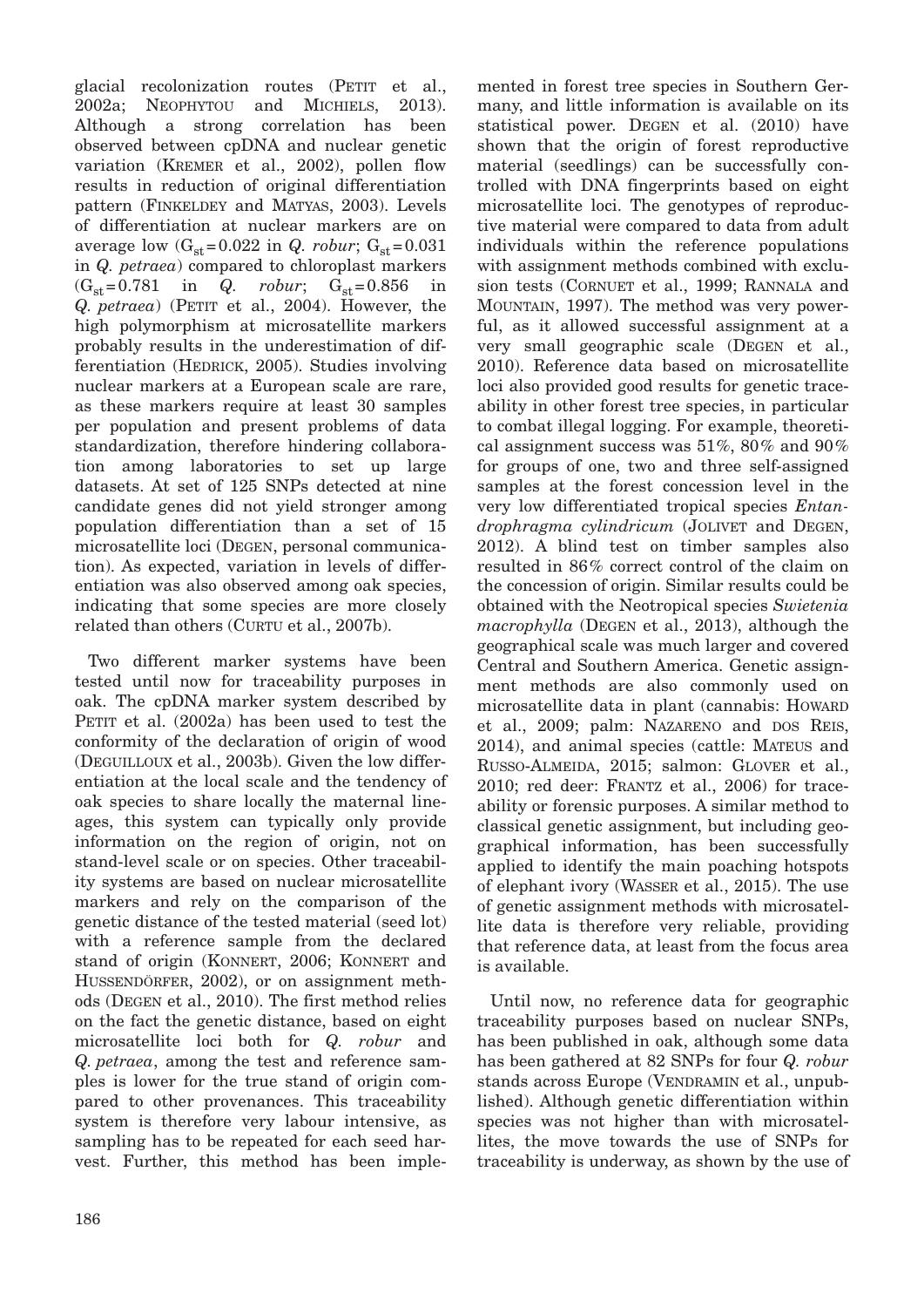this marker type in several animal species (BEKKEVOLD et al., 2015; NEGRINI et al., 2008; OGDEN and LINACRE, 2015), and even in human (O'DUSHLAINE et al., 2010). Screening of large amount of loci, followed by selection of loci showing high genetic differentiation and/or outliers (BEKKEVOLD et al., 2015; GLOVER et al., 2010; OGDEN and LINACRE, 2015) might be a good strategy to develop cost-effective marker sets for genetic traceability. First results on *Larix* spp. are encouraging (BLANC-JOLIVET et al., in preparation).

## **Discussion**

#### *Species identification*

Although hybridization among white oak species occurs, it is generally rare in mixed stands (CURTU et al., 2007a; GUGERLI et al., 2007). Phenotype variation such as leaf morphology and pubescence, and genetic analysis of adults and progenies among species occurring in sympatry showed that low inter-specific pollen-flow (CURTU et al., 2007a), backcross events (LEPAIS and GERBER, 2011), genetically controlled pollen discrimination (LEPAIS and GERBER, 2011), selection against hybrids at the juvenile stage (GUGERLI et al., 2007) and postmating prezygotic reproductive barriers (ABADIE et al., 2012; LAGACHE et al., 2013) have been identified as potential mechanisms maintaining species integrity. The two species have contrasting environmental optima (CHYBICKI et al., 2010; GUICHOUX et al., 2013; NEOPHYTOU and MICHIELS, 2013), different reproductive strategies (LAGACHE et al., 2014) and within-stand environmental heterogeneity sometimes affects the spatial arrangement of the two species (CHYBICKI and BURCZYK, 2013; GUGERLI et al., 2007; LAGACHE et al., 2013, 2014). Further, signatures of divergent selection have been identified (GOICOECHEA et al., 2012).

Co-dominant markers (isoenzymes and microsatellites) have been successfully applied to distinguish oak species (CURTU et al., 2007a, b; GOMORY, 2000; GUGERLI et al., 2007; GUI-CHOUX et al., 2011, 2013; HERTEL and DEGEN, 2000; HOELTKEN et al., 2012; LEPAIS and GERBER, 2011). In contrast, cpDNA data provides virtually no information on species status for sympatric species (CURTU et al., 2007a; NEO-PHYTOU and MICHIELS, 2013), suggesting that codominant nuclear markers are needed to

indentify the species. Further, species identification in oak requires a substantial amount of data at microsatellite or at SNP loci over the distribution range, as geographic differentiation within species needs to be distinguished from between-species differentiation. Applying the set of loci as in GUICHOUX et al. (2013) over many well-dispersed European populations might be useful to build a reliable set of molecular markers for oak species identification of samples stemming from all Europe.

Another technical issue includes standardization of microsatellite data among laboratories. High polymorphism at most microsatellite loci (ALBERTO et al., 2010; DEGEN et al., 2010) will not facilitate the establishment of large-scale data. Well-validated markers with reference samples and procedures are needed for this purpose (GUICHOUX et al., 2011).

# *Geographical origin*

As discussed above, cpDNA markers could be useful to control the region of origin at a broad scale, and to check the conformity of a given material to its population of origin (DEGUILLOUX et al., 2003b; PETIT et al., 2002b). However, at a local scale, only nuclear microsatellite markers allow a reliable control of the origin, as most cpDNA *Q. robur* and *Q. petraea* haplotypes are widely distributed across Europe, although some haplotypes are restricted to a particular region (e.g. Slavonia, PETIT et al., 2002b; GAIL-ING et al., 2007b). Microsatellite data for reference populations across the whole European range would therefore be needed to verify the geographical origin, at least for autochthonous material. This task would not be easy, as many populations are planted, and genetic exchanges between native forests and planted material probably occur (GAILING et al., 2007b; KÖNIG et al., 2002; NEOPHYTOU and MICHIELS, 2013). In the frame of traceability of forest reproductive material where source stands are clearly identified, assignment methods applied on nSSRs data have however already provided very strong results (DEGEN et al., 2010). Estimation of exclusion probabilities for each putative stand of origin can reliably address whether the material possibly originates from one of several reference stands or from another stand (CORNUET et al., 1999). The second step is to find the most likely population among the stands exhibiting non-significant exclusion probability (JOLIVET and DEGEN, 2012). Although many studies pro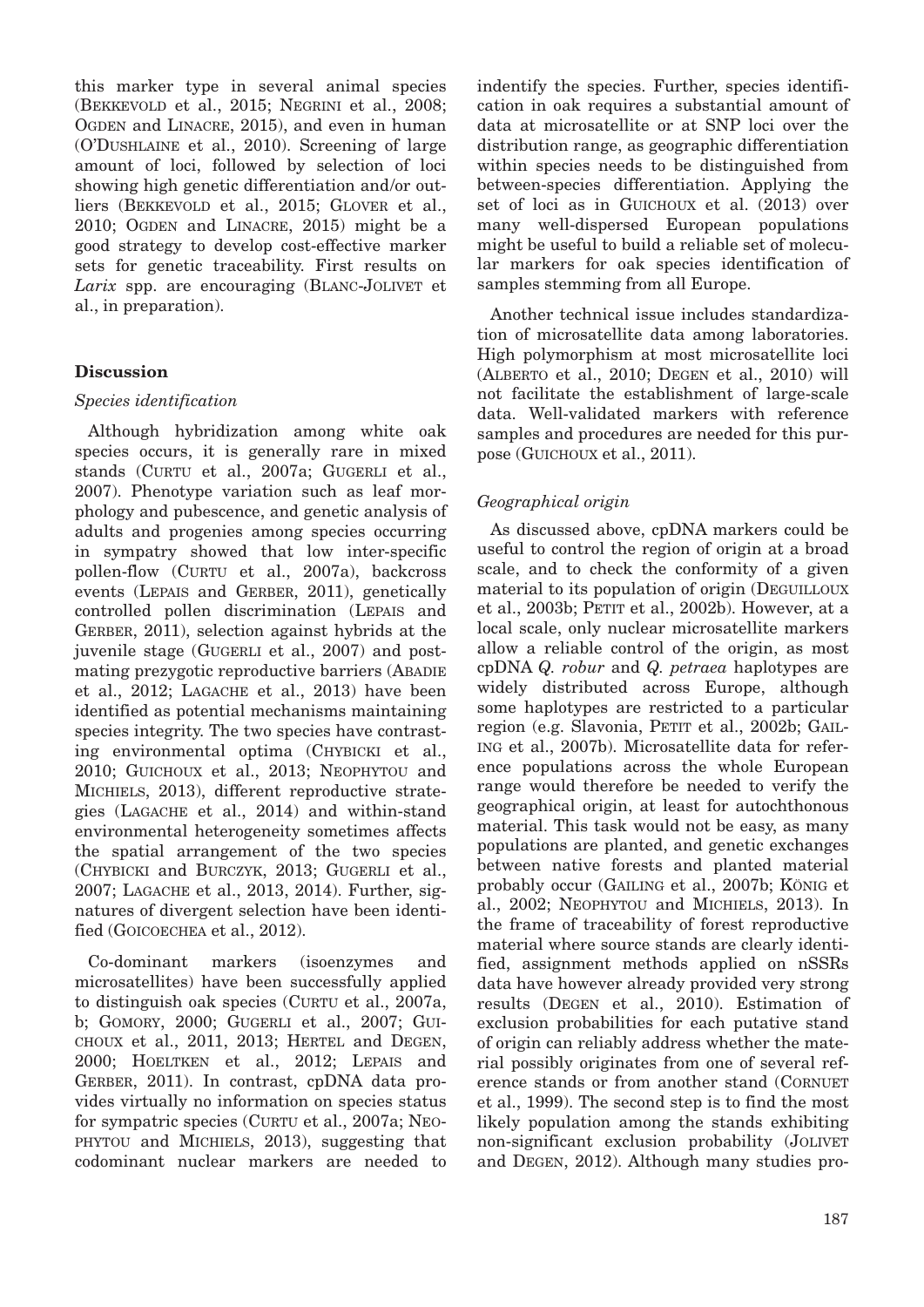vided results on genetic assignment, only a subset used this two-step procedure (DEGEN et al., 2013; FRANTZ et al., 2006; HONJO et al., 2008; HOWARD et al., 2009; JOLIVET and DEGEN, 2012; MAUDET et al., 2002; NEGRINI et al., 2008), which provides high security in forensic applications, as the true origin might have not been sampled (MANEL et al., 2002). Other methods for exclusion testing include calculation of likelihood ratios (BEKKEVOLD et al., 2015; OGDEN and LINACRE, 2015). In other words, assignment methods associated with exclusion probabilities estimation can address the question – can the material originate from a given stand? – but the true origin will not be necessarily identified. However, in order to avoid a non-exclusion of too many reference populations or similar likelihood values, presence of genetic differentiation is required. Some studies addressed the power of the genetic assignment on their reference data to address its suitability for the questions raised. The authors concluded that several factors including strong genetic differentiation, polymorphism, number of reference samples per population and number of loci are affecting the outcome of assignment tests (BEKKEVOLD et al., 2015; GLOVER et al., 2009; HOWARD et al., 2009; MANEL et al., 2005; MAUDET et al., 2002). Also, the use of Bayesian clustering analysis to identity gene pools can substantially improve the accuracy of genetic assignment (BEKKEVOLD et al., 2015; GLOVER et al., 2009; MANEL et al., 2005; MATEUS and RUSSO-ALMEIDA, 2015) but identification at the stand level, as required for seed harvests, might be in this case not possible. Clustering analysis would therefore only be the method of choice for traceability at a regional level. A way to overcome this problem could be the use of group assignment, as shown in *Quercus robur* (DEGEN et al., 2010), *Entandrophragma cylindricum* timber (JOLIVET and DEGEN, 2012) and in *Prunus avium*, where seed stand of origin could be assigned with 99% accuracy when assignment testing was conducted on groups of five individuals (BLANC-JOLIVET, unpublished). Such very reliable methods should thus provide cost-effective ways to verify the origin of FRM.

Recently developed molecular marker development (RAD sequencing) and genotyping methods (MassARRAY) will facilitate the use of nuclear SNPs in genetic traceability systems. As shown by GUICHOUX et al. (2013), discrimination among *Q. robur* and *Q. petraea* was higher

at 262 SNPs selected for high interspecific differentiation than at 12 SSRs. Efficient marker detection and screening methods will allow the setup of SNPs sets containing a strong geographical signal (OGDEN and LINACRE, 2015). Another advantage of SNP over SSR data is the straightforward standardization among laboratories and genotyping methods, which should make possible the development of large-scale datasets for reference stands.

During the last decades, tracing back timber to its region of origin has raised much interest as control tool against illegal logging. DNA from wood samples is highly fragmented and degraded, causing technical problems for DNA extraction and amplification. Template contamination is also frequent. Amplification of nuclear microsatellites in wood is complicated by allele drop-in and drop-out, contamination and nonamplification (BLANC-JOLIVET, personal observation, but see GILL et al., 2012). Also, cpSSRs which are based on fragment size variation of 1 bp should be avoided due to frequent shifts and/or genotyping errors during fragment analysis, which are sometimes related to the Taq Polymerase used for the PCR reaction (BLANC-JOLIVET, personal observation). Therefore, when chloroplast DNA is used, SNP markers or indels, which could be scored by PCR-RFLP and/or fragment analysis should be favoured. Further, allele identification is sometimes difficult due to low signal quality resulting in slight shifts. The use of well-designed SNP sets might therefore be an alternative to the use of SSR markers, as genotyping errors due to stuttering and shifts are impossible. Most researchers in the field thus concentrate on cpDNA, which is present in more copies per cell, resulting in higher and more reliable amplification. The traceability system based on cpDNA was successfully tested on wood material (DEGUILLOUX et al., 2004). Statistical tools only include conformity tests, which relies on available data on the population of origin and can only answer the question: is the genotype of the material conform to the genetic data from its declared origin? By contrast, assignment methods provide information on the most likely population of origin, providing that reference data exists, and can be used to control logs without any declaration. Unfortunately, most assignment methods have not been adapted yet to chloroplast data, which often violate the assumption of non-independency of loci. A new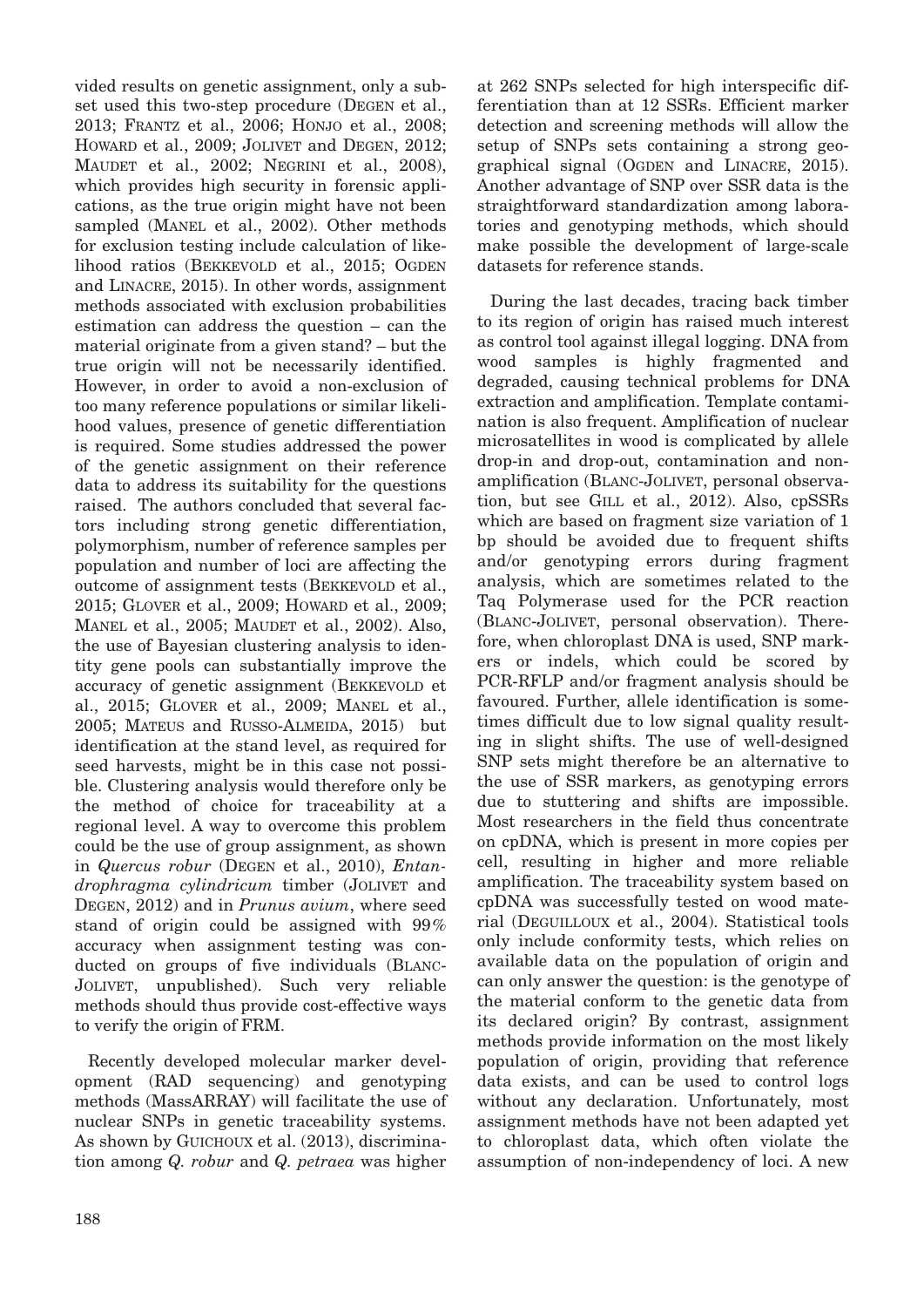method combining markers into haplotypes seem to be promising, because the assumptions of independency and linkage equilibrium among loci are not required (DUFORET-FREBOURG et al., 2015). However, high fragmentation of data due to amplification failure from timber samples might not allow haplotype construction.

#### **Conclusion**

This review shows that a lot of genetic data is available for *Quercus*, and that two markers systems can be used for traceability studies. One system includes cpDNA markers characterized over the whole distribution range in Europe, while the other uses nuclear co-dominant markers with only limited information across the European distribution range. Although statistical tools have been well implemented and successfully tested at low spatial scale for microsatellites, this type of data requires strong standardization among laboratories. In fact, fragment size varies among machines and binning of alleles might therefore be different among laboratories. Furthermore, the high polymorphism in *Q. robur* and *Q. petraea* at this type of markers might exacerbate these difficulties. Intensive work is thus needed on the standardization of microsatellite data. Alternatively, SNP data might become the marker of choice to trace back fresh FRM material (seeds, seedlings, adults) and perhaps eventually wood material to its stand of origin, providing that the number of loci to screen is not too large. Efficient marker selection methods might support the development of markers sets for each specific traceability question.

The marker system based on cpDNA is currently the most suitable to trace low-quality DNA material such as timber. However, this marker system should be further developed to increase spatial resolution based on SNP markers or indels over Europe, to shorten DNA fragment size in order to increase amplification success, to find allele redundancies which would help overcoming the problems with poor DNA amplification on timber and to allow multiplexing of loci. Next-generation sequencing technologies could be useful to detect spatially structured polymorphism in the chloroplast, mitochondrial or nuclear genomes. However, more work is required on statistical tools to allow the development of powerful tests on haplotype data. Robust SNP genotyping methods

such as the MassARRAY technology might make also the use of nuclear markers possible for timber tracking, which would overcome the statistical and lack of polymorphism problems of plastid markers.

#### **Acknowledgements**

We would like to thank RÉMY PETIT and two anonymous reviewers for constructive comments on the manuscript. This work was carried out within WP7 "Towards the development of a platform for fingerprinting and traceability of biological material" of the EU-project "Designing trees for the future". The research leading to these results has received funding from the European Union's Seventh Framework Programme for research, technological development and demonstration under grant agreement n° 284181 ("Trees4Future"). The contents of this publication reflect only the author's views and the European Union is not liable for any use that may be made of the information contained therein.

#### **References**

- AAS, G. (2000): *Quercus petraea* (Mattuschka) Lieblein, 1784. *In:* H. WEISGERBER; A. ROLOFF; U. LANG and B. STIMM (eds.): Enzyklopädie der Holzgewächse. Handbuch und Atlas der Dendrologie. Weinheim. Wiley-VCH Verlag. 20. Erg.Lfg. 6/00. 15 pp.
- AAS, G. (2002): *Quercus robur* L., 1953. *In:* H. WEIS-GERBER; A. ROLOFF; U. LANG and B. STIMM (eds.): Enzyklopädie der Holzgewächse. Handbuch und Atlas der Dendrologie. Weinheim. Wiley-VCH Verlag. 30. Erg.Lfg. 12/02. 14 pp.
- ABADIE, P., G. ROUSSEL, B. DENCAUSSE, C. BONNET, E. BERTOCCHI and J-M. LOUVET et al. (2012): Strength, diversity and plasticity of postmating reproductive barriers between two hybridizing oak species (*Quercus robur* L. and *Quercus petraea* (Matt.) Liebl.). Journal of Evolutionary Biology **25**: 157–173.
- ALBERTO, F., J. NIORT, J. DERORY, O. LEPAIS, R. VITALIS and D. GALOP et al. (2010): Population differentiation of sessile oak at the altitudinal front of migration in the French Pyrenees. Molecular Ecology **19**: 2626–2639.
- BAKKER, E. G., B. C. VAN DAM, F. A. VAN EEUWIJK and E. JACOBSEN (2003): Population genetics of indigenous *Quercus robur* L. populations and of derived half-sib families has implications for the reproductive management of the species. Plant Biology **5**: 393–399.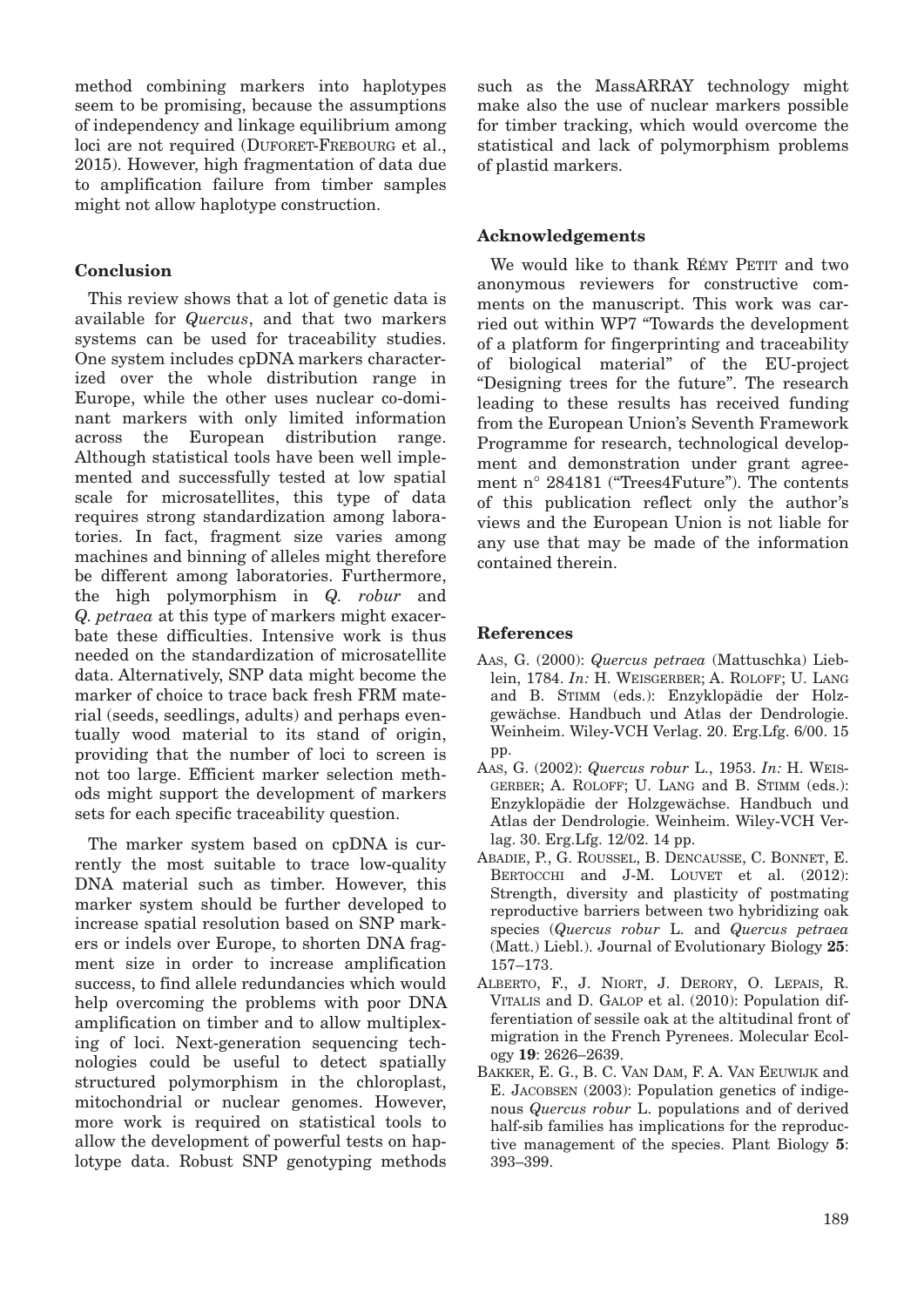- BALLIAN, D., M. IVANKOVIC, J. GRACAN, S. PERIC, H. MARJANOVIC and M. BOBINAC et al. (2010): Analysis of pubescent oak (*Quercus pubescens* Willd.) By means of chloroplast dna (cpDNA) in the western part of the balkan peninsula. Acta Societatis Botanicorum Poloniae **79**: 189–195.
- BEKKEVOLD, D., S. J. HELYAR, M. T. LIMBORG, E. E. NIELSEN, J. HEMMER-HANSEN, L. A. W. CLAUSEN, G. R. CARVALHO and C. FISHPOPTRACE (2015): Gene-associated markers can assign origin in a weakly structured fish, Atlantic herring. Ices Journal of Marine Science **72**: 1790–1801.
- BORDACS, S., F. POPESCU, D. SLADE, U.M. CSAIKL, I. LESUR and A. BOROVICS et al. (2002): Chloroplast DNA variation of white oaks in northern Balkans and in the Carpathian Basin. Forest Ecology and Management **156**: 197–209.
- BUSCHBOM, J., Y. YANBAEV and B. DEGEN (2011): Efficient Long-Distance Gene Flow into an Isolated Relict Oak Stand. Journal of Heredity **102**: 464–472.
- CHMIELEWSKI, M., K. MEYZA, I. J. CHYBICKI, A. DZIALUK, M. LITKOWIEC and J. BURCZYK (2015): Chloroplast microsatellites as a tool for phylogeographic studies: the case of white oaks in Poland. Iforest-Biogeosciences and Forestry **8**: 765–771.
- CHYBICKI, I. J. and J. BURCZYK (2010): Realized gene flow within mixed stands of *Quercus robur* L. and *Q. petraea* (Matt.) L. revealed at the stage of naturally established seedling. Molecular Ecology **19**: 2137–2151.
- CHYBICKI, I. J. and J. BURCZYK (2013): Seeing the forest through the trees: comprehensive inference on individual mating patterns in a mixed stand of *Quercus robur* and *Q. petraea*. Annals of Botany **112**: 561–574.
- CORNUET, J. M., S. PIRY, G. LUIKART, A. ESTOUP and M. SOLIGNAC (1999): New methods employing multilocus genotypes to select or exclude populations as origins of individuals. Genetics **153**: 1989–2000.
- COTTRELL, J. E., R. C. MUNRO, H. E. TABBENER, A. C. M. GILLIES, G. I. FORREST and J. D. DEANS et al. (2002): Distribution of chloroplast DNA variation in British oaks (*Quercus robur* and *Q. petraea*): the influence of postglacial colonisation and human management. Forest Ecology and Management **156**: 181–195.
- CSAIKL, U. M., K. BURG, S. FINESCHI, A. O. KÖNIG, G. MATYAS and R. J. PETIT (2002a): Chloroplast DNA variation of white oaks in the alpine region. Forest Ecology and Management **156**: 131–145.
- CSAIKL, U. M., I. GLAZ, V. BALIUCKAS, R. J. PETIT and J. S. JENSEN (2002b): Chloroplast DNA variation of white oak in the Baltic countries and Poland. Forest Ecology and Management **156**: 211–222.
- CURTU, A. L., O. GAILING and R. FINKELDEY (2007a): Evidence for hybridization and introgression within a species-rich oak (*Quercus* spp.) community. Bmc Evolutionary Biology **7**: 218.
- CURTU, A. L., O. GAILING, L. LEINEMANN and R. FINKELDEY (2007b): Genetic variation and differentiation within a natural community of five oak species (*Quercus* spp.). Plant Biology **9**: 116–126.
- DEGEN, B., A. HOLTKEN and M. ROGGE (2010): Use of DNA-Fingerprints to Control the Origin of Forest Reproductive Material. Silvae Genetica **59**: 268–273.
- DEGEN, B., R. STREIFF and B. ZIEGENHAGEN (1999): Comparative study of genetic variation and differentiation of two pedunculate oak (*Quercus robur*) stands using microsatellite and allozyme loci. Heredity **83**: 597–603.
- DEGEN, B., S. E. WARD, M. R. LEMES, C. NAVARRO, S. CAVERS and A. M. SEBBENN (2013): Verifying the geographic origin of mahogany (*Swietenia macrophylla* King) with DNA-fingerprints. Forensic Science International-Genetics **7**: 55–62.
- DEGUILLOUX, M. F., S. DUMOLIN-LAPEGUE, L. GIELLY, D. GRIVET and R. J. PETIT (2003a): A set of primers for the amplification of chloroplast microsatellites in *Quercus*. Molecular Ecology Notes **3**: 24–27.
- DEGUILLOUX, M. F., M. H. PEMONGE, L. BERTEL, A. KREMER and R. J. PETIT (2003b): Checking the geographical origin of oak wood: molecular and statistical tools. Molecular Ecology **12**: 1629–1636.
- DEGUILLOUX, M. F., M. H. PEMONGE and R. J. PETIT (2002): Novel perspectives in wood certification and forensics: dry wood as a source of DNA. Proceedings of the Royal Society B-Biological Sciences **269**: 1039–1046.
- DEGUILLOUX, M. F., M. H. PEMONGE and R. J. PETIT (2004): DNA-based control of oak wood geographic origin in the context of the cooperage industry. Annals of Forest Science **61**: 97–104.
- DERORY, J., C. SCOTTI-SAINTAGNE, E. BERTOCCHI, L. LE DANTEC, N. GRAIGNIC and A. JAUFFRES et al. (2010): Contrasting relationships between the diversity of candidate genes and variation of bud burst in natural and segregating populations of European oaks. Heredity **104**: 438–448.
- DOW, B. D., M. V. ASHLEY and H. F. HOWE (1995): Characterization of highly variable  $(GA/CT)(n)$ microsatellites in the bur oak, *Quercus-macrocarpa*. Theoretical and Applied Genetics **91**: 137–141.
- DUCOUSSO, A. and S. BORDACS (2004): EUFORGEN Technical Guidelines for genetic conservation and use for pedunculate and sessile oaks (*Quercus robur* and *Q. petraea*). International Plant Genetic Resources Institute, Rome, Italy. 6 pp.
- DUFORET-FREBOURG, N., L. M. GATTEPAILLE, M. G. B. BLUM and M. JAKOBSSON (2015): HaploPOP: a software that improves population assignment by combining markers into haplotypes. BMC Bioinformatics **16**: 242.
- DUMOLIN-LAPEGUE, S., A. KREMER and R. J. PETIT (1999): Are chloroplast and mitochondrial DNA variation species independent in oaks? Evolution **53**: 1406–1413.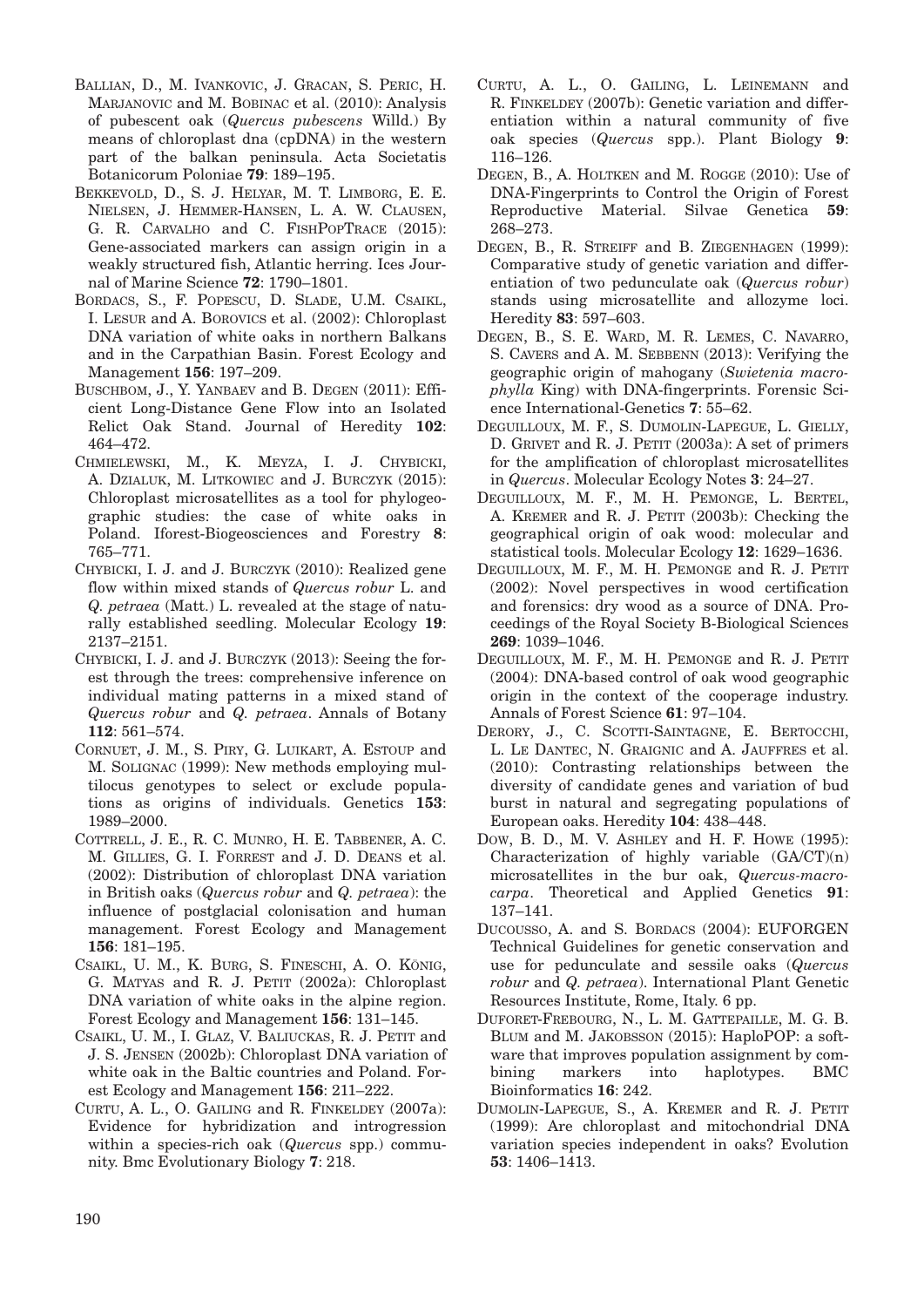- DUMOLIN-LAPEGUE, S., M. H. PEMONGE and R. J. PETIT (1998): Association between chloroplast and mitochondrial lineages in oaks. Molecular Biology and Evolution **15**: 1321–1331.
- DUMOLIN, S., B. DEMESURE and R. J. PETIT (1995): Inheritance of chloroplast and mitochondrial genomes in pedunculate oak investigated with an efficient PCR method. Theoretical and Applied Genetics **91**: 1253–1256.
- DURAND, J., BODENES, C. and CHANCEREL E. et al. (2010): A fast and cost-effective approach to develop and map EST-SSR markers: oak as a case study. BMC Genomics **11**: 570.
- FINESCHI, S., D. TAURCHINI, P. GROSSONI, R. J. PETIT and G. G. VENDRAMIN (2002): Chloroplast DNA variation of white oaks in Italy. Forest Ecology and Management **156**: 103–114.
- FINKELDEY, R. and G. MATYAS (2003): Genetic variation of oaks (*Quercus* spp.) in Switzerland. 3. Lack of impact of postglacial recolonization history on nuclear gene loci. Theoretical and Applied Genetics **106**: 346–352.
- FORTINI, P., P. DI MARZIO and R. DI PIETRO (2015): Differentitation and hybridization of *Quercus frainetto*, *Q. petraea*, and *Q. pubescens* (Fagaceae): insights from macro-morphological leaf traits and molecular data. Plant Systematics and Evolution **301**: 375–385.
- FRANTZ, A. C., J. T. POURTOIS, M. HEUERTZ, L. SCHLEY, M. C. FLAMAND, A. KRIER, S. BERTOUILLE, F. CHAUMONT and T. BURKE (2006): Genetic structure and assignment tests demonstrate illegal translocation of red deer (*Cervus elaphus*) into a continuous population. Molecular Ecology **15**: 3191–3203.
- GAILING, O., B. VORNAM, L. LEINEMANN and R. FINKELDEY (2009): Genetic and genomic approaches to assess adaptive genetic variation in plants: forest trees as a model. Physiologia Plantarum **137**: 509–519.
- GAILING, O., H. WACHTER, J. HEYDER, H. P. SCHMITTZ and R. FINKELDEY (2007a): Chloroplast DNA analysis in oak stands (*Quercus robur* L.) in North Rhine-Westphalia with presumably Slavonian origin: Is there an association between geographic origin and bud phenology? Journal of Applied Botany and Food Quality-Angewandte Botanik **81**: 165–171.
- GAILING, O., H. WACHTER, L. LEINEMANN, B. HOSIUS, R. FINKELDEY and H. P. SCHMITT et al. (2003): Characterisation of different provenances of late flushing pedunculate oak (*Quercus robur* L.) with chloroplast markers. Allgemeine Forst- und Jagdzeitung **174**: 227–231.
- GAILING, O., H. WACHTER, H. P. SCHMITT, A. L. CURTU and R. FINKELDEY (2007b): Characterization of different provenances of Slavonian pedunculate oaks (*Quercus robur* L.) in Munsterland (Germany) with chloroplast DNA markers: PCR-RFLPs and chloroplast microsatellites. Allgemeine Forst- und Jagdzeitung **178**: 85–90.
- GERBER, S., J. CHADOEUF, F. GUGERLI, M. LASCOUX, J. BUITEVELD and J. COTTRELL et al. (2014): High rates of Gene Flow by Pollen and Seed in Oak Populations across Europe. PlosOne 9: e85130.
- GILL, P., L. GUSMAO, H. HANED, W. R. MAYR, N. MORLING, W. PARSON, L. PRIETO, M. PRINZ, H. SCHNEIDER, P. M. SCHNEIDER and B. S. WEIR (2012): DNA commission of the International Society of Forensic Genetics: Recommendations on the evaluation of STR typing results that may include drop-out and/or drop-in using probabilistic methods. Forensic Science International-Genetics **6**: 679–688.
- GLOVER, K. A., M. M. HANSEN, S. LIEN, T. D. ALS, B. HOYHEIM and O. SKAALA (2010): A comparison of SNP and STR loci for delineating population structure and performing individual genetic assignment. BMC Genetics **11**: (6 January 2010)–(2016 January 2010).
- GOICOECHEA, P. G., R. J. PETIT and A. KREMER (2012): Detecting the footprints of divergent selection in oaks with linked markers. Heredity **109**: 361–371.
- GOMORY, D. (2000): A gene coding for a non-specific NAD-dependent dehydrogenase shows a strong differentiation between *Quercus robur* and *Quercus petraea*. Forest Genetics **7**: 167–170.
- GUGERLI, F., J. C. WALSER, K. DOUNAVI, R. HOLDER-EGGER and R. FINKELDEY (2007): Coincidence of small-scale spatial discontinuities in leaf morphology and nuclear microsatellite variation of *Quercus petraea* and *Q. robur* in a mixed forest. Annals of Botany **99**: 713–722.
- GUICHOUX, E., L. LAGACHE, S. WAGNER, P. LEGER and R. J. PETIT (2011): Two highly validated multiplexes (12-plex and 8-plex) for species delimitation and parentage analysis in oaks (*Quercus* spp.). Molecular Ecology Resources **11**: 578–585.
- GUICHOUX, E., P. GARNIER-GERE, L. LAGACHE, T. LANG, C. BOURY and R. J. PETIT (2013): Outlier loci highlight the direction of introgression in oaks. Molecular Ecology **22**: 540–462.
- HEDRICK, P. W. (2005): A standardized genetic differentiation measure. Evolution **59**: 1633–1638.
- HERTEL, H. and B. DEGEN (2000): Unterscheidung von Stiel- und Traubeneichen (*Quercus robur* L. und *Q. petraea* [Mattuschka] Liebl.) mit Hilfe von genetischen und morphologischen Merkmalen. For. Snow Landsc. Res. **75**, 1/2: 169–183.
- HOELTKEN, A. M., J. BUSCHBOM and R. KAETZEL (2012): Die Artintegrität unserer heimischen Eichen *Quercus robur* L., *Q. petraea* (Matt.) Liebl. und *Q. pubescens* Willd. aus genetischer Sicht. Allgemeine Forst- und Jagdzeitung **183**: 5/6
- HONJO, M., S. UENO, Y. TSUMURA, T. HANDA, I. WASHITANI and R. OHSAWA (2008): Tracing the origins of stocks of the endangered species *Primula sieboldii* using nuclear microsatellites and chloroplast DNA. Conservation Genetics **9**: 1139–1147.
- HOWARD, C., S. GILMORE, J. ROBERTSON and R. PEAKALL (2009): A Cannabis sativa STR Genotype Database for Australian Seizures: Forensic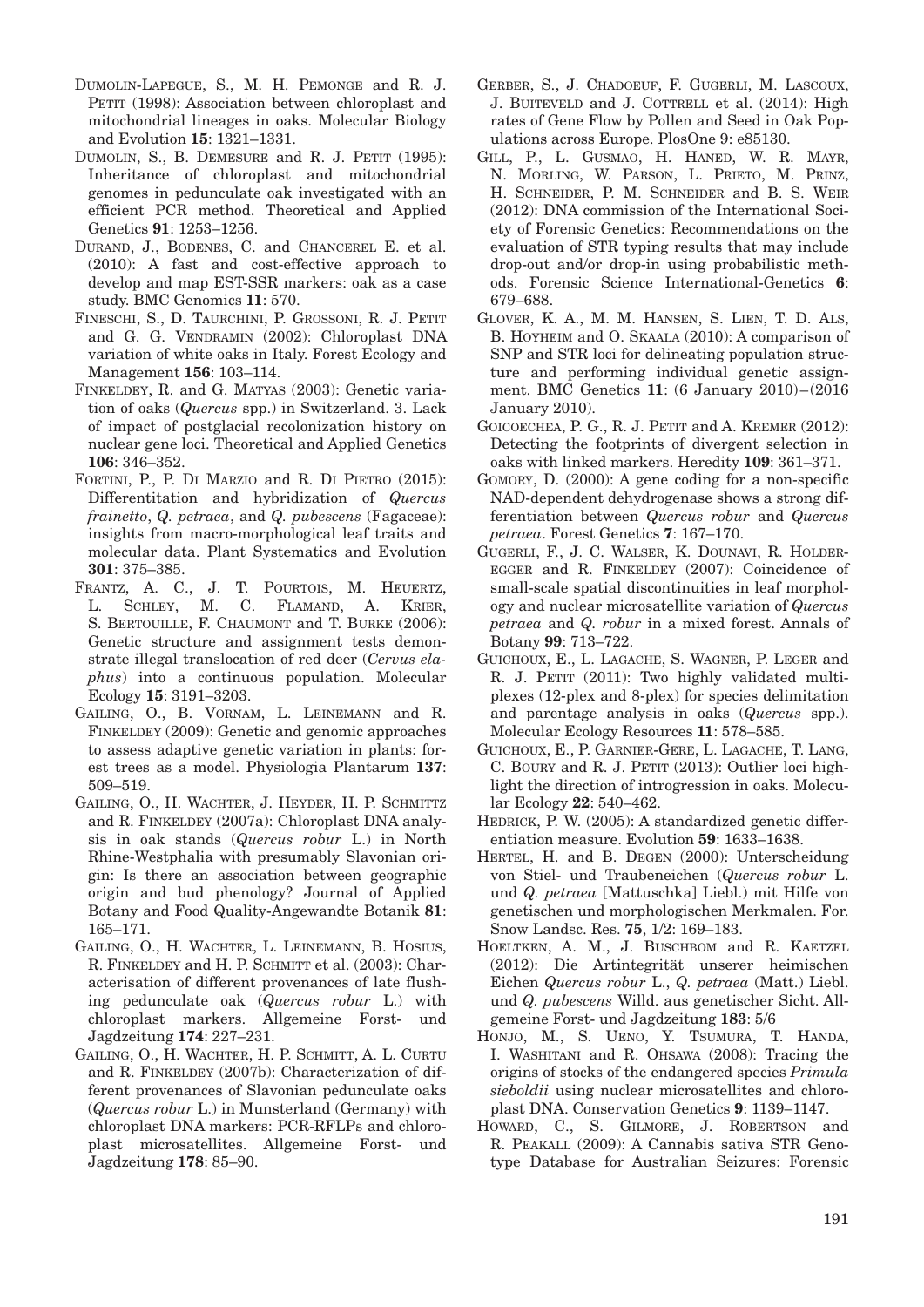Applications and Limitations. Journal of Forensic Sciences **54**: 556–563.

- JENSEN, J. S., A. GILLIES, U. CSAIKL, R. MUNRO, S. F. MADSEN and H. ROULUND et al. (2002): Chloroplast DNA variation within the Nordic countries. Forest Ecology and Management **156**: 167–180.
- JOLIVET, C. and B. DEGEN (2012): Use of DNA fingerprints to control the origin of sapelli timber (*Entandrophragma cylindricum*) at the forest concession level in Cameroon. Forensic Science Internation: Genetics **6**: 487–493.
- KAMPFER, S., C. LEXER, J. GLOSSL and H. STEIN-KELLNER  $(1998)$ : Characterization of  $(GA)(n)$ microsatellite loci from *Quercus robur*. Hereditas **129**: 183–186.
- KELLEHER, C. T., T. R. HODKINSON, D. L. KELLY and G. C. DOUGLAS (2004): Characterisation of chloroplast DNA haplotypes to reveal the provenance and genetic structure of oaks in Ireland. Forest Ecology and Management **189**: 123–131.
- KÖNIG, A. O., B. ZIEGENHAGEN, B. C. VAN DAM, U. M. CSAIKL, E. COART and B. DEGEN et al. (2002): Chloroplast DNA variation of oaks in western Central Europe and genetic consequences of human influences. Forest Ecology and Management **156**: 147–166.
- KONNERT, M. (2006): Erfolge beim Herkunftsnachweis mittels Isoenzym- und DNA-Analysen. AFZ-DerWald **61**: 430–432.
- KONNERT, M. and E. HUSSENDÖRFER (2002): Herkunftssicherung bei forstlichem Vermehrungsgut durch Referenzproben. Allgemeine Forst- und Jagdztg. **6**: 97–104.
- KONNERT, M., M. FROMM and T. WIMMER (2004): Anleitung für Isoenzymuntersuchungen bei Stieleiche (*Quercus robur*) und Traubeneiche (*Quercus petraea*) – Anleitungen zur Trennmethodik und Auswertung der Zymogramme. https://blag-fgr.genres.de//fileadmin/SITE\_GENRES/downloads/docs/ BLAG/stieleiche-arbeitsanleitung.pdf (27.08.2015)
- KRAHL-URBAN, J. (1959): Die Eichen. Verlag P. Parey, Berlin, Hamburg. 288 pp.
- KREMER, A., J. KLEINSCHMIT, J. COTTRELL, E. P. CUN-DALL, J. D. DEANS and A. DUCOUSSO et al. (2002): Is there a correlation between chloroplastic and nuclear divergence, or what are the roles of history and selection on genetic diversity in European oaks? Forest Ecology and Management **156**: 75–87.
- LAGACHE, L., E. K. KLEIN, A. DUCOUSSO and R. J. PETIT (2014): Distinct male reproductive strategies in two closely related oak spcecies. Molecular Ecology **23**: 4331–4343.
- LAGACHE, L., E. K. KLEIN, E. GUICHOUX and R. J. PETIT (2013): Fine-scale environmental control of hybridization in oaks. Molecular Ecology **22**: 423–436.
- LEPAIS, O. and S. GERBER (2011): Reproductive patterns shape introgression dynamics and species succession within the European white oak species complex. Evolution **65**: 156–170.
- LEPOITTEVIN, C., C. BODENES, E. CHANCEREL, L. VIL-LATE, T. LANG, I. LESUR, C. BOURY, F. EHRENMANN, D. ZELENICA, A. BOLAND, C. BESSE, P. GARNIER-GERE, C. PLOMION and A. KREMER (2015): Singlenucleotide polymorphism discovery and validation in high-density SNP array for genetic analysis in European white oaks. Molecular Ecology Resources **15**: 1446–1459.
- LOWE, A., R. MUNRO, S. SAMUEL and J. COTTRELL (2004): The utility and limitations of chloroplast DNA analysis for identifying native British oak stands and for guiding replanting strategy. Forestry **77**: 335–347.
- MANEL, S., P. BERTHIER and G. LUIKART (2002): Detecting wildlife poaching: Identifying the origin of individuals with Bayesian assignment tests and multilocus genotypes. Conservation Biology **16**: 650–659.
- MANEL, S., O. E. GAGGIOTTI and R. S. WAPLES (2005): Assignment methods: matching biological questions techniques with appropriate. Trends in Ecology & Evolution **20**: 136–142.
- MATEUS, J. C. and P. A. RUSSO-ALMEIDA (2015): Traceability of 9 Portuguese cattle breeds with PDO products in the market using microsatellites. Food Control **47**: 487–492.
- MAUDET, C., G. LUIKART and P. TABERLET (2002): Genetic diversity and assignment tests among seven French cattle breeds based on microsatellite DNA analysis. Journal of Animal Science **80**: 942–950.
- MÜLLER-STARCK, G., S. HERZOG and H. HATTEMER (1993): Intra- and interpopulational genetic variation in juvenile populations of *Quercus robur* L. and *Quercus petraea* Liebl. Annals of Forest Science **50**: 233s-244s.
- NAZARENO, A. G. and M. S. DOS REIS (2014): Where did they come from? Genetic diversity and forensic investigation of the threatened palm species Butia eriospatha. Conservation Genetics **15**: 441–452.
- NEGRINI, R., L. NICOLOSO, P. CREPALDI, E. MILANESI, R. MARINO, D. PERINI, L. PARISET, S. DUNNER, H. LEVEZIEL, J. L. WILLIAMS and P. A. MARSAN (2008): Traceability of four European Protected Geographic Indication (PGI) beef products using Single Nucleotide Polymorphisms (SNP) and Bayesian statistics. Meat Science **80**: 1212–1217.
- NEOPHYTOU, C. (2014): Bayesian clustering analyses for genetic assignment and study of hybridization in oaks: effetcs of asymmetric phylogenies and asymmetric sampling schemes. Trees Genetics and Genomes **10**: 273–285.
- NEOPHYTOU, C. and H-G. MICHIELS (2013): Upper Rhine Valley: A migration crossroads of middle European oaks. Forest Ecology and Management **304**: 89–98.
- NEOPHYTOU, C., S. M. GÄRTNER, R. VARGAS-GAETE and H-G. MICHIELS (2015): Genetic variation of Central European oaks: shaped by evolutionary factors and human intervention? Trees Genetics and Genomes **11**: 79.